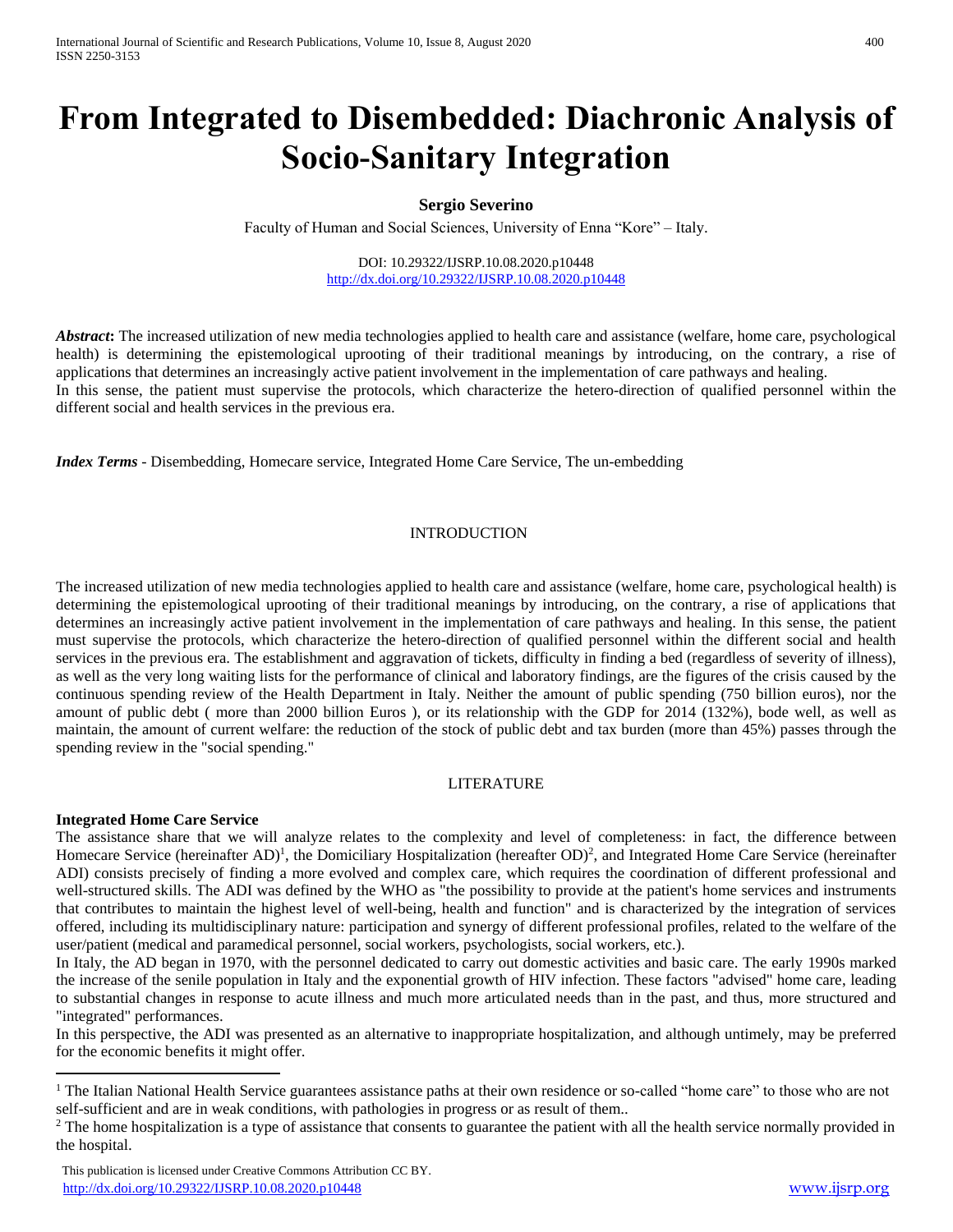Ultimately, the diachronic analysis on home services in our Country can be fully carried out with the tripartite proposal from Gori and Casanova (2009):

- I. Pioneering phase 1970s, 1980s especially under the local aegis;
- II. **Consolidation phase** 1990s about 2% of the elderly enjoy AD;
- III. **Development stage** 2000/2010 about 5% of the elderly benefit from ADI.

*To which we believe it should be proposed a further phase, by reason of the changes to which we are seeing, in light of the changes to which the society is continually subjected in its entirety:*

IV. **Unbundling phase** - current years - which does not want to be juxtaposed to the integrated home care, rather than stating its different characteristics.

From the point of view of those governing the endogenous and exogenous dynamics, which this integrated system has to face, for some time now, we have been witnessing in our country (and particularly in South Italy) the perpetuation of a paradoxical situation: on one hand, the increase of social demand for health services, and on the other hand, a fragmentation of the same, due to a deep and ongoing economic crisis.

Moreover, in the outlined scenario, the "simple" integrated system, whose epistemological roots are found in the multi-dimensionality of the Parsons (1995) AGIL scheme, related to the components of the "politics" of the "public," the "private," and the "private-social" sector, and is no longer in condition to guarantee the same welfare that has historically characterized the appearance of the *welfare*  state and its evolution in the *welfare mix<sup>3</sup>*: the care for health is one of the duties assigned to the society, while to the structures remains a definitely residual role (Parsons, 1995).

## **The un-embedding**

The configuration of the era that best represents the current social peculiarities is the "late modernity," which Giddens (1990), mainly inspired by Beck (2008) and Bauman (2000), aims to highlight the radicalization of the modernity crisis. The changes that have occurred during the last decades, in fact, do not represent the passing of an era toward this next, but a radicalization of the main features of modernity: "we're not out of the modernity yet, but we have to look again to his nature because, instead of going toward a post-modern era, we are entering an era in which the consequences of modernity are becoming more radical and universal" (Giddens, 1990, p.16).

One of these consequences, perhaps the most important, is the un-embedding from the time and space. Modernity has produced an eradication of the social reality of time and space, which was developed traditionally. However, studies on the socio-economic impact of telemedicine remain superficial and not very numerous. According to Pushkin and Sanders (1995), this lack of studies is attributable to three factors: problems in technological infrastructure, telecommunication, and infrastructure organization. The divergence with respect to crucial issues has produced conflicting tendencies: Eco (2001) represents these alliances between "apocalyptic" and "integrated," identifying the median solution as solver of the controversy: the intellectual position. The relationship with the new technologies produces four categories, according to Minnini (2002), in which place individuals based on the use of new media: 1) *Techno-utopic*, who see new media as a tool of liberation and growth, in opposition to or in passing of the real communities; 2) *Techno-anti-topic*, who see new media as a tool of oppression and control, which is considered necessary for their control and their regulation; 3) *Techno-utilitarian*, which considers the new media instrumental to reach better or before a certain goal; *Technopluralist*, which seeks to enforce the moral autonomy and psychosocial experience of the new medium, but in the awareness that new media do not replace the experience of the face-to-face relationship, but are placed as a new space of exploration and relation. Thus, it is possible that while recognizing the magnitude, convenience, and results, we investigate on the effects of medium- to long-range clarification of an original type of interaction in the field of social and health care, based on the distance of the dyad doctor/patient aka the proximity at distance (Severino, 2013)? And what will it be of the placebo (and nocebo) effect? Can we still benefit from its usefulness ?

#### **The home care disaggregated**

 $\overline{a}$ 

The tele-medicine, in this sense, may be an integral part of the redesign of the organizational structure and service network in the country (Italy), whose original motivation certainly does not reside in the interest of replacing an established practice entrusted to the presence, but by the purely economic objective to obsessively track moderation, even if legitimate and justified. A typical example of the application of ICT is the field of tele-medicine, which allows us to offer counseling and medical treatment to patients, regardless of their physical location. This practice is particularly useful when you need to provide sophisticated medical care via satellite to patients located in remote rural areas or in areas affected by natural disasters. Thus, epiphanies heuristics services, in addition to the "simple" drop in the volume of care, are asserted in response to the chronic shortage of *welfare*.

<sup>&</sup>lt;sup>3</sup> It is an idea of Welfare Stare plurality in a restrictive way as a simple reference to the augmented variety of subjects involved in providing social services.

This publication is licensed under Creative Commons Attribution CC BY. <http://dx.doi.org/10.29322/IJSRP.10.08.2020.p10448> [www.ijsrp.org](http://ijsrp.org/)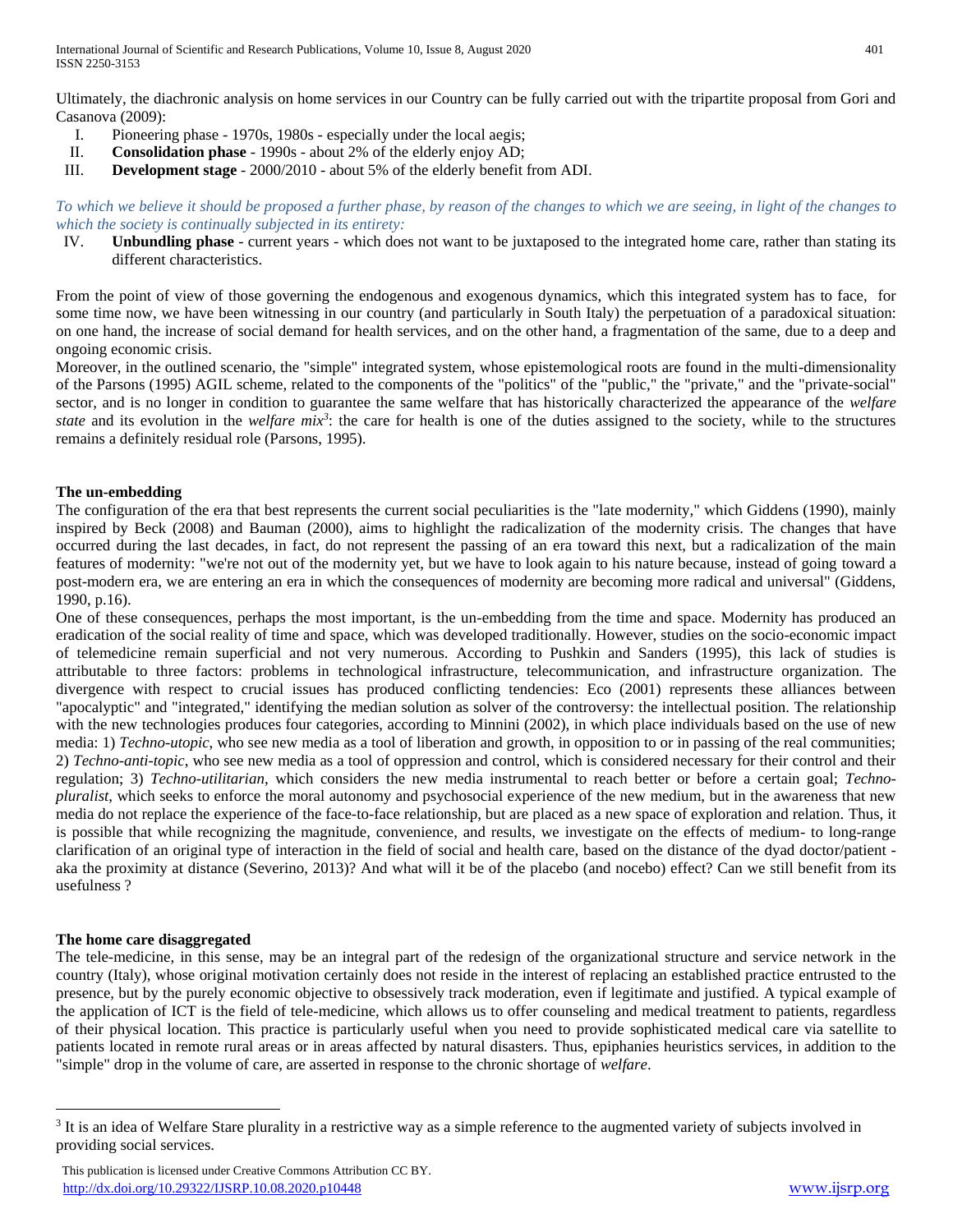Distinguished by a *performance* of interventions and services offered to users at their residences, in view of the contemporary technological configuration, we become witness to the specular consonance between what happens in the late-modernity (disaggregation) and what is being structured within the basic level of health and social care, with particular relevance in the definition of the modality of care supply which supports innovative forms of home care. Some examples: tele-nursing, tele-medicine, telecardiology, tele-aid, virtual admit, tele-psychology, tele-social comfort, tele-electroencephalography, tele-dialysis, tele- ambulance governing, tele-diabetes, tele-radiology, tele-dermatology, and tele-perinatal monitoring. The significant aspects of psychological and sociological matrix, as well as the disaggregated form of assistance, meet the economic policies of practicing restraint, and do not longer support the formula *here and now* of performance – either institutionalized or at home - typical of face-to-face interaction, but rather focusing on the disaggregated type: clarify the social welfare and health services professional relationships, from local contexts and traditional aid relationship and their reorganization through procedures, therapies and protocols structured on indefinite arcs of space-time. *Therefore, the eradication manifested also in the social and health care integration creates a new kind of community and professional relatedness, separated from the site and the interpersonal presence: the disaggregated care, who, suffering from "sociological imagination" (Mills, 1959), we considered in identifying in the ADD.* Finally, it is important to keep in mind that the technology should be to be adapted to different user needs and not vice-versa. If the focus is on the assessment of technological processes, rather than on the eventual user's ability to use it, then the sin of incommunicability of the science which studies, paradoxically, the human-machine interaction, or better yet the degree of usability, is committed. The usability problem arises when the model of the designer (or the ideas of these with respect to the operation of the product, which transfers on *design*) does not coincide with the pattern of the end-user (the idea that the user conceives of the product and its operation). The degree of usability rises proportionally to the rapprochement of the two models (model designer and user model), which further depends on its degree of *affordance* (Gibson, 1979). "Tele-" is a prefix which is the first element of several scientific terms and means "distance" that hardly can refer to the meanings and feelings of inclusion.A group appointed by the EU developed the first definition of telehealth:*integration, monitoring, management and education of patients and health care personnel through systems that allow ready access to expert advice and information concerning the patient, regardless of where they physically reside.* The debate revolves around a barycenter question about the relevance of remote assistance; in other words, if the remote assistance provided through a telematics platform can really be considered as one that is present. We are convinced that there are no legal defects on the exercise of distance assistance, especially on the technical-professional aspect, as, indeed, we are aware of some research findings that demonstrate not only the efficiency of the procedure but also the effectiveness of the therapeutic method. However, scientific research requires repeated and rigorous validations. The reference is to the methods of sampling, the survey methodology, the various "conditioning effects," as well as the interpretation of the results, which should be devoid of the so-called self-fulfilling prophecy (Merton, 1948).

Each new medium produces the resistances that have, as a consequence, an imbalance, which in the case of ADD is linked to the possibility of access to technology: a division normally called *digital divide* (Warschauer, 2003, p. 1).

## **METODOLOGY**

## **The pilot-research methodology**

The pilot-research moves in analyzing the ADI and the ADD, in a town in the Sicilian hinterland (region of South Italy), with the aim of examining the dimension of the offer to the assisted and the innovative practices used to cope with new problems of home care. The methodology is qualitative: it avails oneself by the construction of a research *setting* based on a small "non-probabilistic" collective (Corbetta, 1999) of the chosen type (De Rose, 2003), characterized by individual cases emerged from six  $(3 +3)$  semi-structured interviews. Below (Table 1), we propose a scheme of the research participants:

| Type of home care | ADI                 | <b>ADD</b>            |
|-------------------|---------------------|-----------------------|
| Assisted          |                     |                       |
|                   | Angela (76 years)   | Carmelo (76 years)    |
|                   | Girolamo (83 years) | Ada (70 years)        |
|                   | Anna (79 years)     | Antonietta (72 years) |

*Table 1. Research participants broken down by type of home care received.*

The will to analyze the AD aspects, focusing either on the quality and the service supplied, has preferred an *insider* role, in order to conduct a thorough participatory analysis, even considering the possible degree of responsiveness due to the duration of the observation and our physical presence in the state of care needs of the user. Our participation allowed us to learn "to see something as something" (Wittgenstein, 1953, trans. It. 1967, p. 225) that, otherwise said, has allowed a partial form of socialization with the user and further attention to the study of the cases, so as to bring our body into play as an instrument of observation (Goffman, 1989, 2006,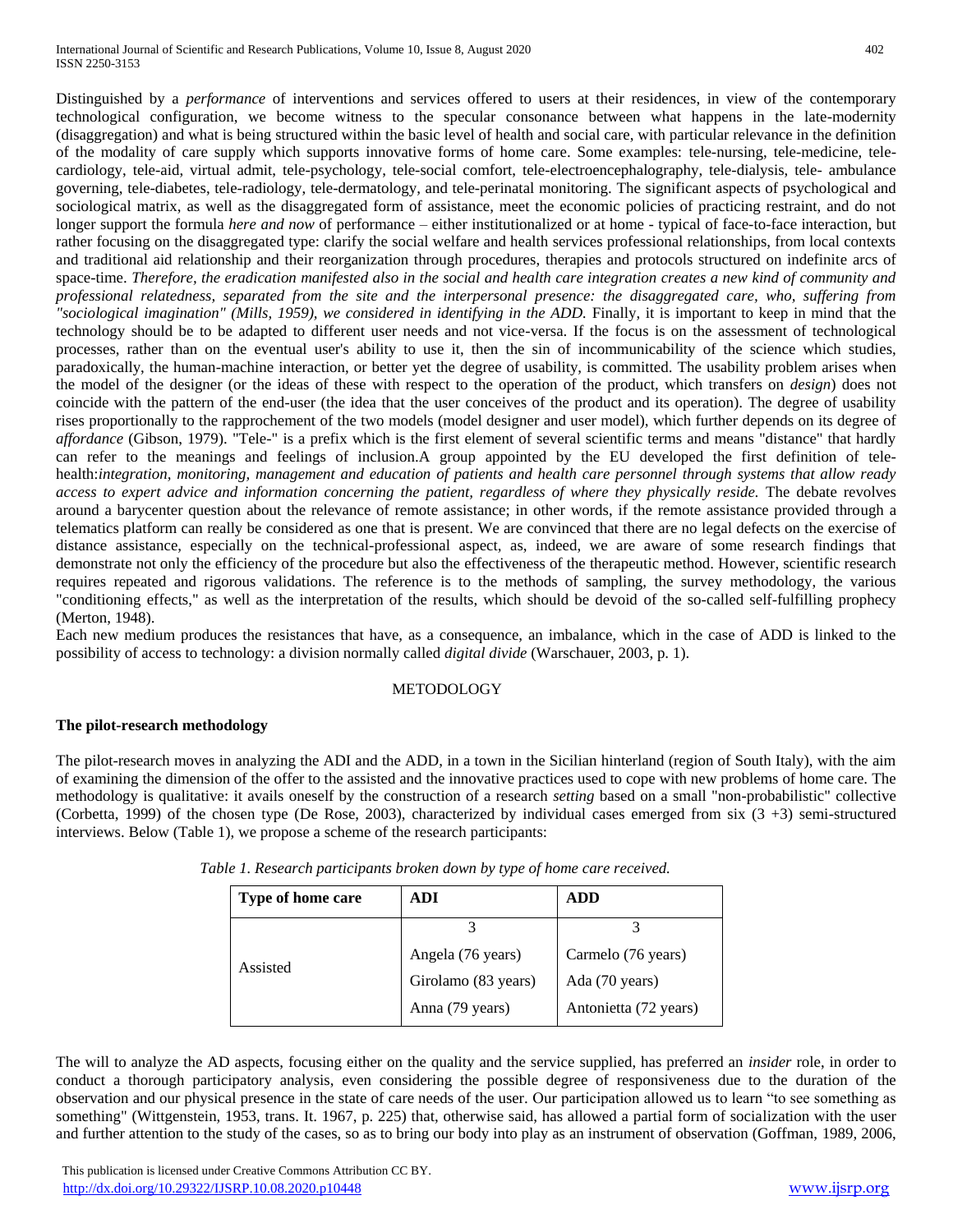p.109), while getting used to the contingencies we have observed. Therefore, it resulted in a "dialectical" relationship (Kemmis 1980) between observer and observed, such that the conceptual schemes of the first should have remained flexible and open in order to allow the researcher to reduce the complexity of the observed reality.

### **Participant observation**

The establishment of a relationship of trust with patients allowed, in the first phase of the "participant observation," to identify their specific approach to technology, based on a series of test questions regarding their relationship with technology, with the equipment and science in general, identifying (as shown in Table 2) their possible membership in the "Minnini classification" (2002). The newness of the ADD is considered by users to be both an advantage and a disadvantage: some of them deal with the news as a benevolent "relief," as the mode involves a correspondence - even if technological - that intrigues, being suited to the task of assistance provided.

*"I can keep quiet even if no one comes to see me...." (Antonietta, 72anni, ADD).*

From the observations emerge, however, other users' concerns that are related to the proper functioning of the equipment made available to the ADD:

*"I feel worried... if it does not work ?" (Ada, 70, ADD).*

In addition, receiving a daily operator's phone call does not allow them to be quiet about the dangers of their health risk, but considers it to be, at best, an opportunity to

*"tell a little of the lonely" ( Ada, 70, ADD).*

In addition to the above, we must add the total disbelief, shown a few times, in considering the electronic methods that are scarcely efficient, as they do not guarantee a timely control of the situation of danger to the user or of additional remote services:

*"The science goes on, but I do not understand some things... how does a relative of mine to be alerted timely if I am sick?" (Girolamo, 83, .ADI).*

*"they should consider when we are sick and when we need only company" (Angela, 76, ADI)*

Many of them live in the condition of assistance as though it were a *status* of absolute dependence, thus, in assessing the objective of the assistance, they believe that:

*"Home care is a cure for our sick condition (..) In fact, if we did not have it, our health would be much more precarious, better keep my ailments under control..." (Girolamo, 83, ADI).*

*"Nurses come at home without me going out, it is a situation that I like because I do not always have the strength to do it and I feel well assisted" (Angela, 76, ADI).*

"My conditions, since I am old, do not improve, but at least I have the satisfaction that someone takes care of my health.." (Carmelo, 76, ADI).

Therefore, an awareness by the users emerges, as the possibility to use assistance with special medical care directly at their own domiciles is seen to be greatly beneficial. Regarding the ADI, many users consider it to be more effective, because it is dispensing "live" for a specific user's necessity. The fact that professionals are personally met allows them to create a family relationship that borders with benevolence and allows to bridge social gaps and family.

".. If it were not for the nurse to remember my duty.... How many times I would forget the pill" (Girolamo, 83, ADI).

"... These operators are like family now... we walked into the confidence... I also prepare the coffee for them!... " ( Angela, 76, ADI). "... Having a presence home it is a comfort for me..." ( Anna, 79, ADI).

The ADD raises curiosity among some interviewed, on both methods of completing the steps (use of equipment, technical assistance, etc.), both of uncertainty mixed with the discomfort, of not fully understanding the electronic novelties of which this formula consists of. In fact, they consider "being searched" as an important trait, while not accepting the presence of an operator: ".. I am glad that every morning the phone rings to know about my conditions... it's beautiful!" (Carmelo, 76, ADD); "... At least, I do a nice chat with the operator, so I spend the day!..." (Ada, 70, ADD).

There remain, however, serious questions about the definition of safety and relief, which may be received from specific treatments, as well as from human contact; something that ADD can provide. In fact, the ADD interviewed responds not to have knowledge of the operators who provide the assistance service at distance, but that their job is related.

"at the company on the phone in case of need" (Ada, 70, ADD).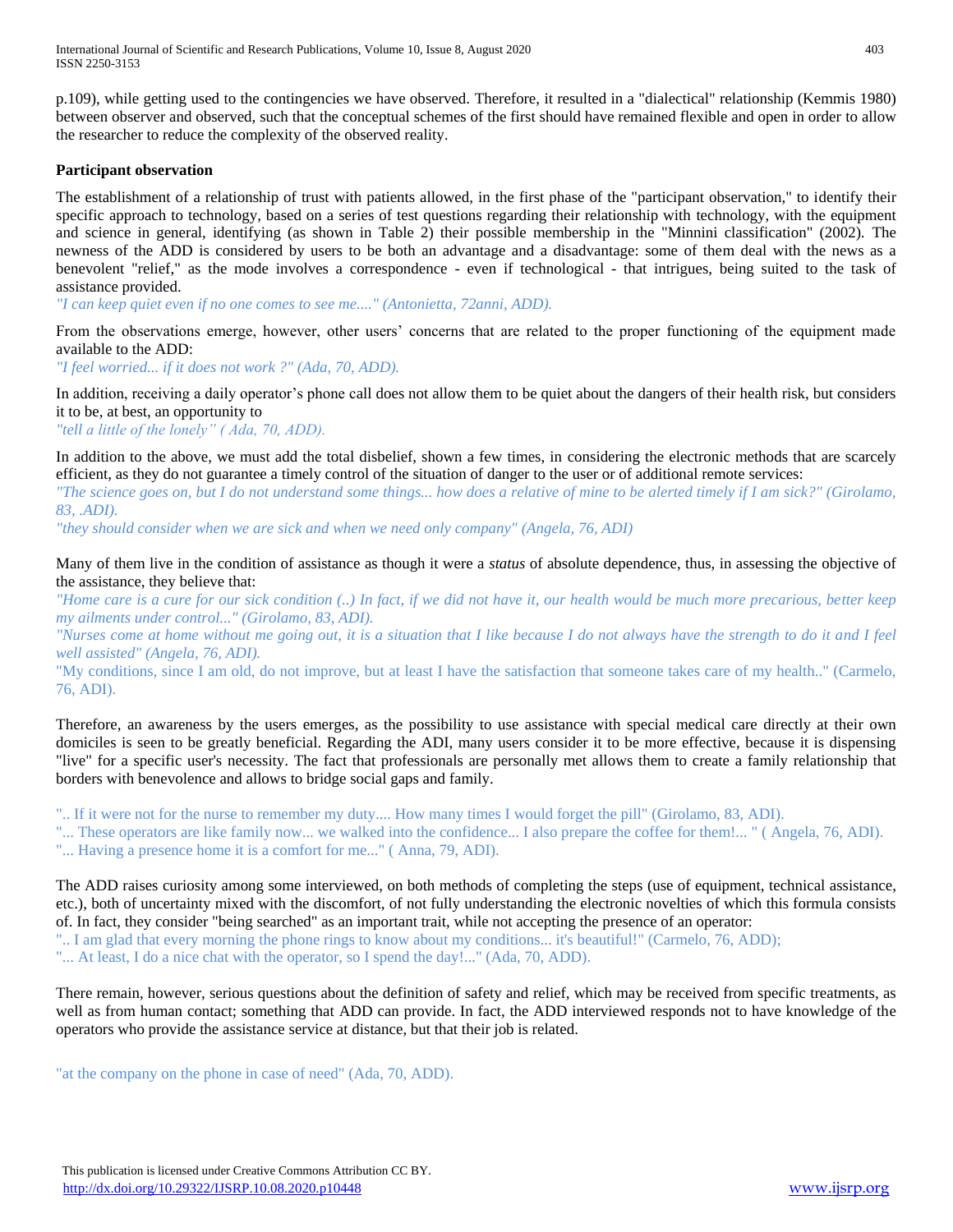## RESULTS

The result of these observations has allowed us to consider how their positions could be defined conversely, according to the classification previously established, which allowed placing users depending on the use and consideration of the technology in the home environment. In this regard, it has become important to determine a clear categorization:

|                       | <b>ADI</b> | <b>ADD</b> | <b>Classification</b> |
|-----------------------|------------|------------|-----------------------|
| Ada (70 years)        |            |            | Techno-utopic         |
| Carmelo (76 years)    |            |            |                       |
| Angela (76 years)     |            |            | Techno-anti-topic     |
| Girolamo (83 years)   |            |            | Techno-utilitarian    |
| Anna (79 years)       |            |            |                       |
| Antonietta (72 years) |            |            | Techno-pluralist      |

 *Table 2. Categorization based on the users' media utilization (Minnini, 2002).*

What emerges is the conditioned confidence of ADD users in technology as flexible for times and modes, in the life of the individual, considering the improvement in quality and independency using satisfaction objectives as to that carried out in their presence. On the contrary, the ADI users show a general distrust toward the technological approach, putting them in a dystopian perspective, or averse to anything that is not implemented in the concrete and limiting the use to the usefulness restricted by circumstances.What emerges from the consideration of the comparison between ADI and ADD is a close correlation between the age of the users (slightly younger than the ADD) and the diversity of assistance provided to them. In fact, the assisted ADD has greater physical and personal autonomy, which allows him to make himself still sufficiently free to move, whereas for the ADI, assistance is no longer possible because they need continuous support in presence.In this regard, the diversity of their condition affects the relationship with the use of technology applied to everyday life, considering it in the first, emancipatory, while in the latter as oppressive and worthy of a limitation in use.

#### **CONCLUSION**

The two modes of home care, while valid in their application and prosaic, are in need of an appropriate distinction, which allows to investigate and track down those "*characters of effectiveness, efficiency and equity*" (Donati, 2003, p.281) that can really differentiate each other and allow us to trace the ability to meet the minimum and absolute requirements of health protection, without forgetting to connect in a meaningful way the health needs and the size of the family and personal life. In fact, a serious disregard of all these prerogatives could fall into the risk of administering a service only when necessary, by losing sight of important considerations such as the relief to the patient, even in cases of extreme need. The technology, therefore, should be reconsidered in light of human needs, and the needs of users can be more quickly filled by a better integration between presence and distance.

What will be verified in the future is not only the manner in which the care and assistance will be provided, but also the quality of human relationships addicted to these, in order to verify and supplement the traditional "hospital practice", remote ways of support and assistance, providing a relational reconnection and a concrete combination of the different formulas, whose association could lead to satisfaction levels that are useful and necessary for the well-being of the user. It is believed that there may be much enlarged boundaries in the detection of diseases to which the placebo could find application and benefit with respect to an improvement of the health status of a patient, if not its complete healing, and these are related to mental, psychosomatic, and somatic diseases. The relevance of the effects of proxemics interdependence and in coexistence with the help relationship (doctor-patient) is enhanced further by the demonstration of a direct inverse effect (of opposite direction and reverse), when we were in the presence of an attitude and anxiety-inducing behavior (Ficarra et al., 2013) of the doctor (or perceived as such by the patient) or by the development of the same relationship set incorrectly: the nocebo effect.

However, the quota component of the placebo (and nocebo) in therapy may vanish in the absence of the deep structure of the interaction (in the ADD). Furthermore, "*the most important role of the Internet in the structuring of social relations is its contribution to the new model of sociability based on individualism [...]. Thus, it is not Internet to create a model of individualism in the network, but its development that provides a material support suitable to spread the individualism in the network as the dominant form of sociability*" (Castells, 2001, p. 129).

Thus, it is not so much the use of Internet potential, or much less the information technology that determines what we called ADD, as the use and abuse of the applicability of the network potential, in the absence of the deteriorating effects that any excessiveness determines. At un-embedding, which may be opposed to re-embedding, reconstruction of social and cultural ties and a re-connection of the actions to its traditional contexts of interaction and their time/space recombination, in order to re-establish a sense of continuity and order in the events, including the so-called ADD, occur. If this has happened, happens, or will happen, then we could say that the